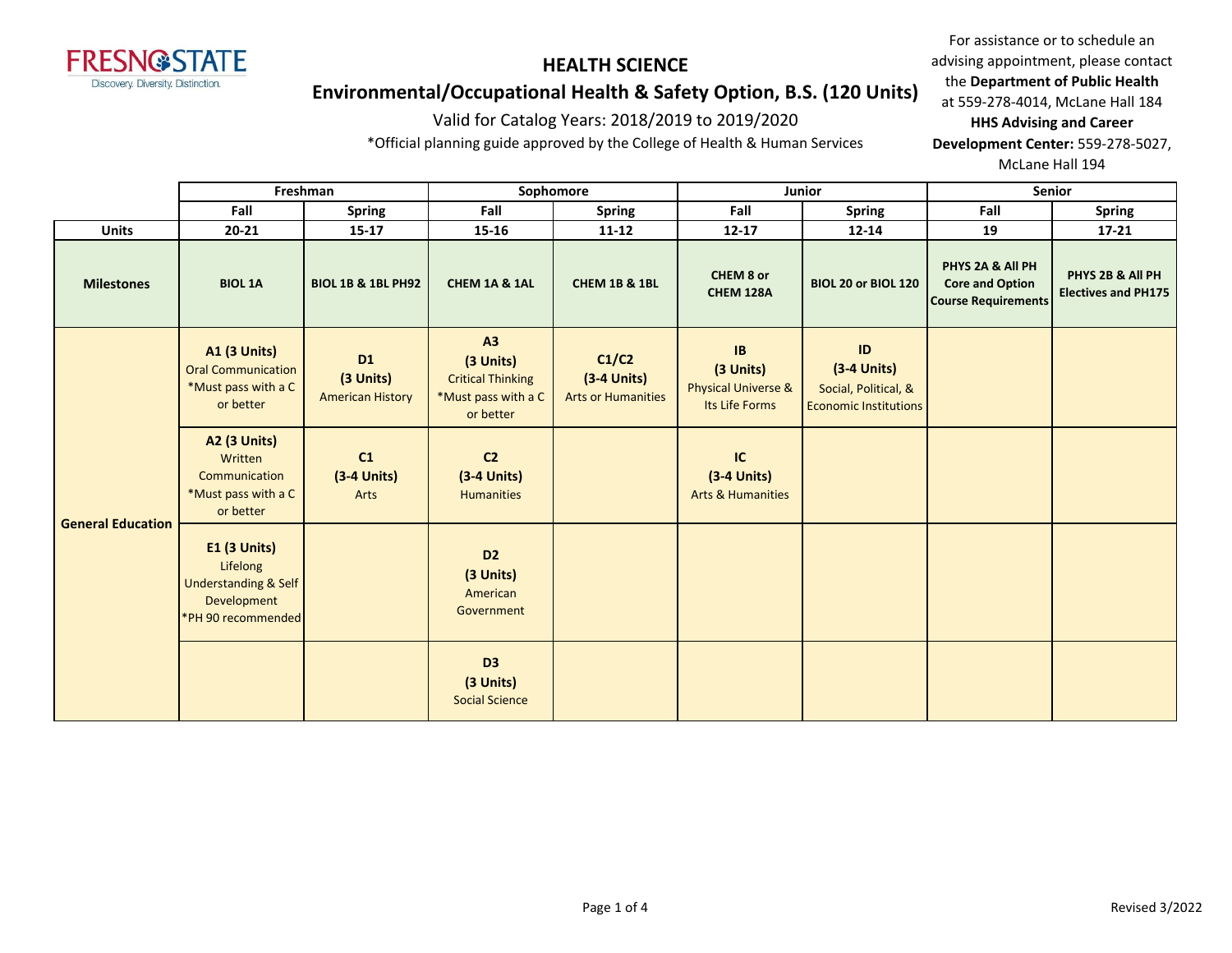

## **Environmental/Occupational Health & Safety Option, B.S. (120 Units)**

## Valid for Catalog Years: 2018/2019 to 2019/2020

\*Official planning guide approved by the College of Health & Human Services

For assistance or to schedule an advising appointment, please contact the **Department of Public Health** at 559-278-4014, McLane Hall 184 **HHS Advising and Career Development Center:** 559-278-5027, McLane Hall 194

**Fall Spring Fall Spring Fall Spring Fall Spring Units 20-21 15-17 15-16 11-12 12-17 12-14 19 17-21 Freshman Sophomore Junior Senior MATH 6 OR GE Area B4 MATH 70 or 75 (4 Units) Quantitative Reasoning** \*See course catalog for prerequisite requirements **BIOL 1B & 1BL or BIOL 33, or BIOL 65 (4-5 Units)**  \*See course catalog for prerequisite requirements **GE Area B1 CHEM 1A (3 Units) Physical Sciences** [Pre-Req: High school chemistry. May be taken concurrently: GE B4; CHEM 1AL] \*Not open to students with credit in CHEM 1B **CHEM 1B (3 Units)** [Pre-Req: CHEM 1A & 1AL (both passed with a C or better); CHEM 1BL (may be taken concurrently)] **CHEM 8 (3 Units)** [Pre-Req: CHEM 1A or 3A] **OR CHEM 128A (3 Units)** [Pre-Req: CHEM 1B or 8 (C or better) or instructor permission] **BIOL 20 (4 Units)** [Pre-Req: CHEM 1A or 3A] \*Not open to students with credit in BIOL 120 **OR BIOL 120 (3 Units)** [Pre-Req: BIOL 1A & 1B or instructor permission] **PHYS 2A (4 Units)** [Pre-Req: DS 71, MATH 75, MATH 70, or department permission] **PHYS 2B (4 Units)** [Pre-Req: PHYS 2A] **GE Area B2 BIOL 1A (4 Units)**  Life Sciences **PH 92 (3 Units)** [Pre-Req: ELM or college-taught intermediate algebra (C or better)] **GE Area B3 CHEM 1AL (2 Units) Lab** [Pre-Req: CHEM 1A (may be taken concurrently)] **CHEM 1BL (2 Units)** [Pre-Req: CHEM 1B (may be taken concurrently)] **PH 161 (3 Units) PH 143 (3 Units) PH 105, 145, 151, 162B, 164, 166T, 167, 168B, or 170 (3 Units)** \*See course catalog for prerequisite requirements **PH 109 (3 Units)** [Pre-Req: PH 92 or equivalent] **PH 163 (3 Units) PH 160 (3 Units) PH 105, 145, 151, 162B, 164, 166T, 167, 168B, or 170 (3 Units)** \*See course catalog for prerequisite requirements **Major**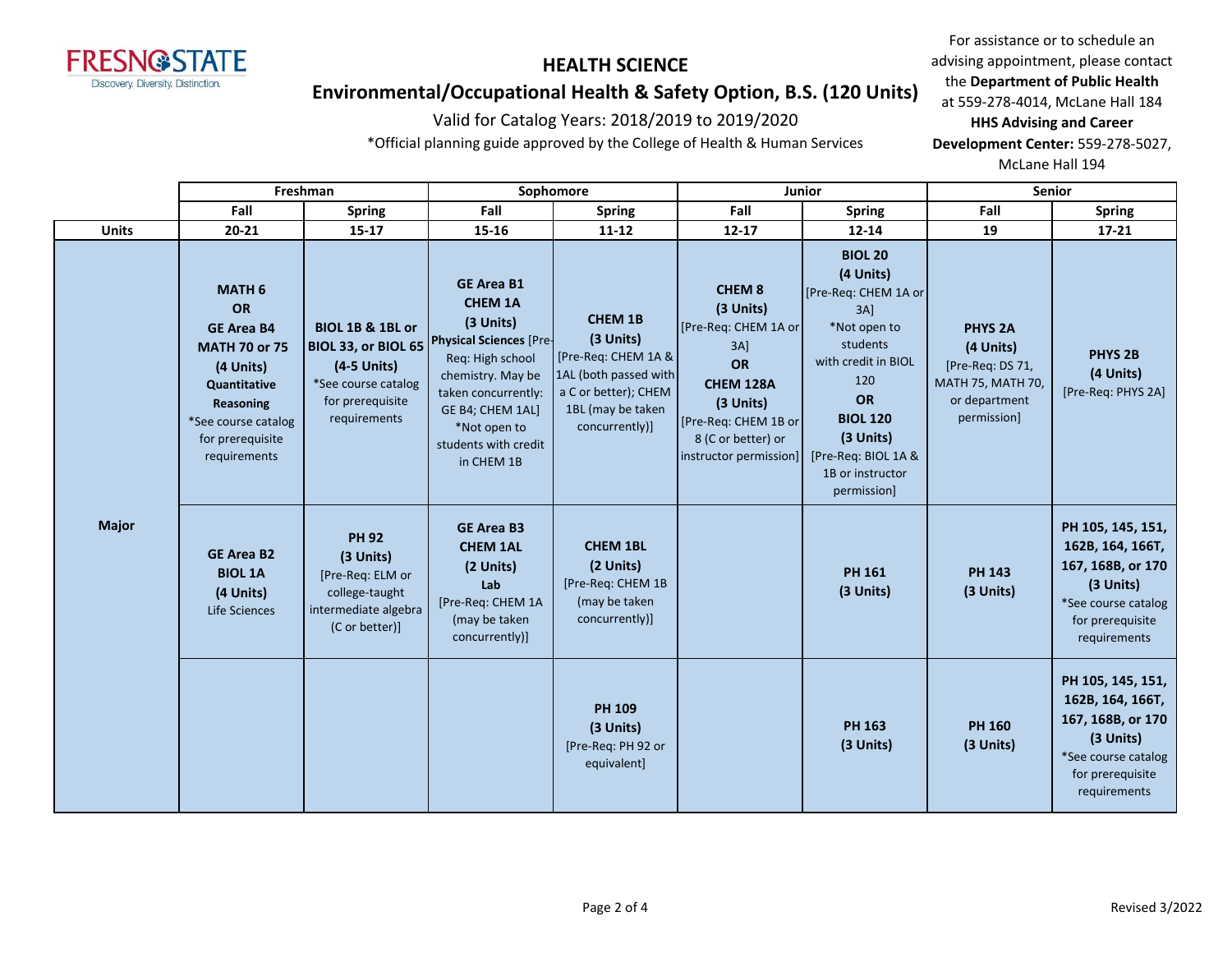

# **Environmental/Occupational Health & Safety Option, B.S. (120 Units)**

## Valid for Catalog Years: 2018/2019 to 2019/2020

\*Official planning guide approved by the College of Health & Human Services

For assistance or to schedule an advising appointment, please contact the **Department of Public Health** at 559-278-4014, McLane Hall 184 **HHS Advising and Career** 

**Development Center:** 559-278-5027, McLane Hall 194

|                                        |                     |           | Freshman      |           | Sophomore     |                                                                                                               | Junior                      | Senior                                                                                                                             |                                                                                                                                              |
|----------------------------------------|---------------------|-----------|---------------|-----------|---------------|---------------------------------------------------------------------------------------------------------------|-----------------------------|------------------------------------------------------------------------------------------------------------------------------------|----------------------------------------------------------------------------------------------------------------------------------------------|
|                                        |                     | Fall      | <b>Spring</b> | Fall      | <b>Spring</b> | Fall                                                                                                          | <b>Spring</b>               | Fall                                                                                                                               | <b>Spring</b>                                                                                                                                |
|                                        | <b>Units</b>        | $20 - 21$ | $15 - 17$     | $15 - 16$ | $11 - 12$     | $12 - 17$                                                                                                     | $12 - 14$                   | 19                                                                                                                                 | $17 - 21$                                                                                                                                    |
|                                        |                     |           |               |           |               |                                                                                                               | <b>PH 168A</b><br>(3 Units) | PH 105, 145, 151,<br>162B, 164, 166T,<br>167, 168B, or 170<br>(3 Units)<br>*See course catalog<br>for prerequisite<br>requirements |                                                                                                                                              |
|                                        | <b>Major</b>        |           |               |           |               |                                                                                                               |                             | <b>PH 135</b><br>(3 Units)                                                                                                         | <b>PH 175</b><br>$(1-4$ Units)<br>[Pre-Req: 21 units of<br>the Health Science<br>major (Core and<br><b>Environmental Option</b><br>courses)] |
|                                        |                     |           |               |           |               |                                                                                                               |                             | <b>PH 162A</b><br>(3 Units)<br>[Pre-Req: PH 161]                                                                                   |                                                                                                                                              |
| <b>Additional</b><br><b>Graduation</b> |                     |           |               |           |               | <b>UDWS (0-4 Units)</b><br>*Upper Division<br>Writing Exam OR "W"<br>Course (must pass<br>with a C or better) |                             |                                                                                                                                    | <b>Elective</b>                                                                                                                              |
|                                        | <b>Requirements</b> |           |               |           |               | MI<br>(3 Units)<br>Multicultural/<br>International                                                            |                             |                                                                                                                                    |                                                                                                                                              |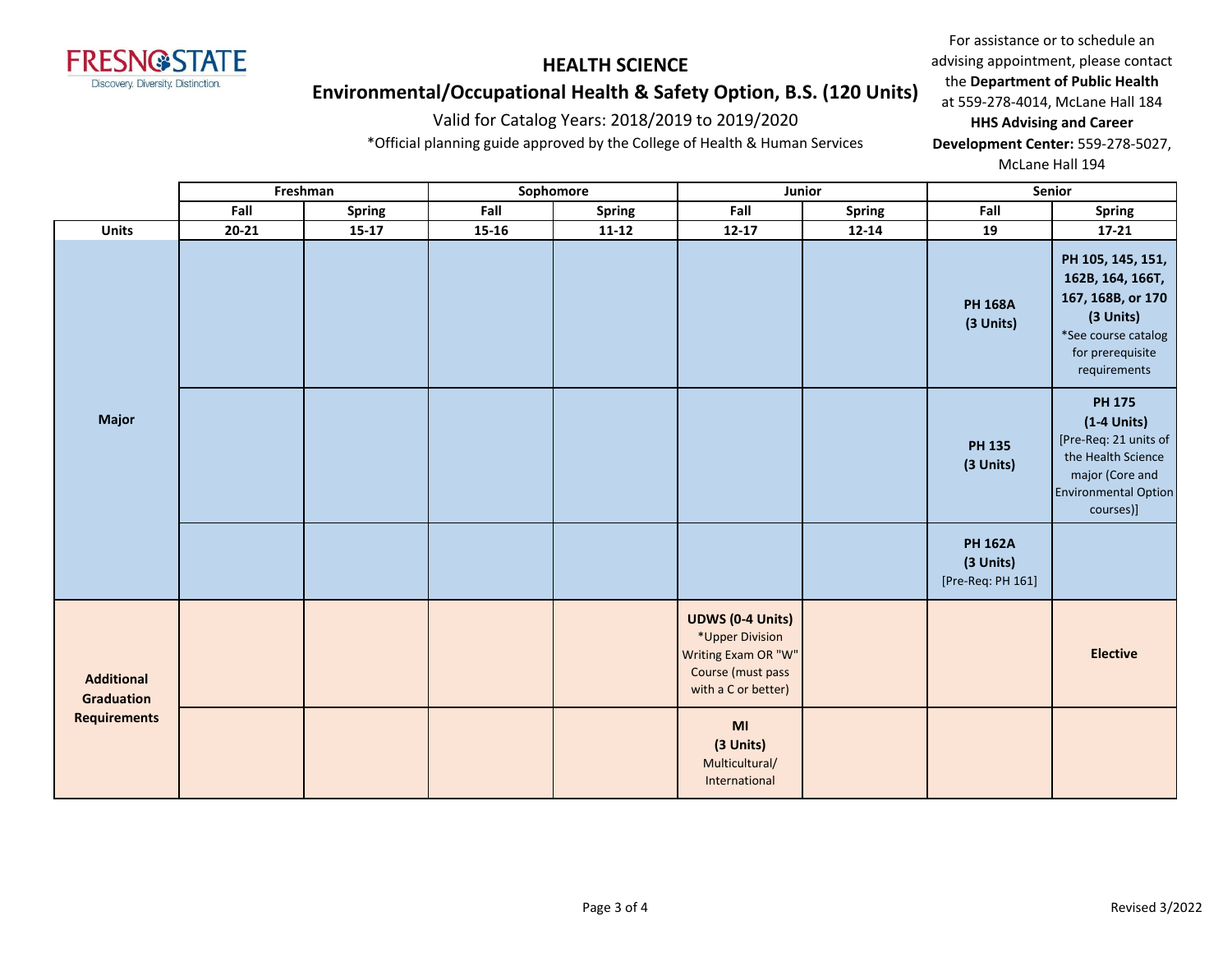

## **Environmental/Occupational Health & Safety Option, B.S. (120 Units)**

## Valid for Catalog Years: 2018/2019 to 2019/2020

\*Official planning guide approved by the College of Health & Human Services

For assistance or to schedule an advising appointment, please contact the **Department of Public Health** at 559-278-4014, McLane Hall 184 **HHS Advising and Career** 

**Development Center:** 559-278-5027, McLane Hall 194

|              | Freshman  |                      | Sophomore          |               | Junior                |               | Senior   |               |
|--------------|-----------|----------------------|--------------------|---------------|-----------------------|---------------|----------|---------------|
|              | Fall      | <b>Spring</b>        | Fall               | <b>Spring</b> | Fall                  | <b>Spring</b> | Fall     | <b>Spring</b> |
| <b>Units</b> | $20 - 21$ | 1 E     17<br>15-T V | 1.5.4.5<br>- סד-כד | 11-TT         | <b>13.13</b><br>12-17 | 12-14         | 19<br>-- | 17-21         |

#### **FOOTNOTES:**

**Prerequisites/Corequisites:** Other restrictions may apply. Please see your course catalog for detailed prerequisite/corequisite requirements.

Grade Requirements: Health Science majors may not apply CR/NC grading toward major requirements for a baccalaureate degree, except for PH 175, PH 185F, and PH 188, which are mandatory CR/NC courses.

Upper Division Writing Skills requirement (UDWS): All undergraduate students must demonstrate competency in writing skills by passing the Upper Division Writing Exam (UDWE) or by obtaining a C or better in an approved upper division writing course, identified by the letter "W."

Substitutions: If substitutions/exceptions/waivers are made for any major courses that also meet GE and/or the Multicultural/International graduation requirement, the student is responsible for completing additional courses to satisfy the respective areas (GE and/or MI). This also includes the upperdivision writing requirement.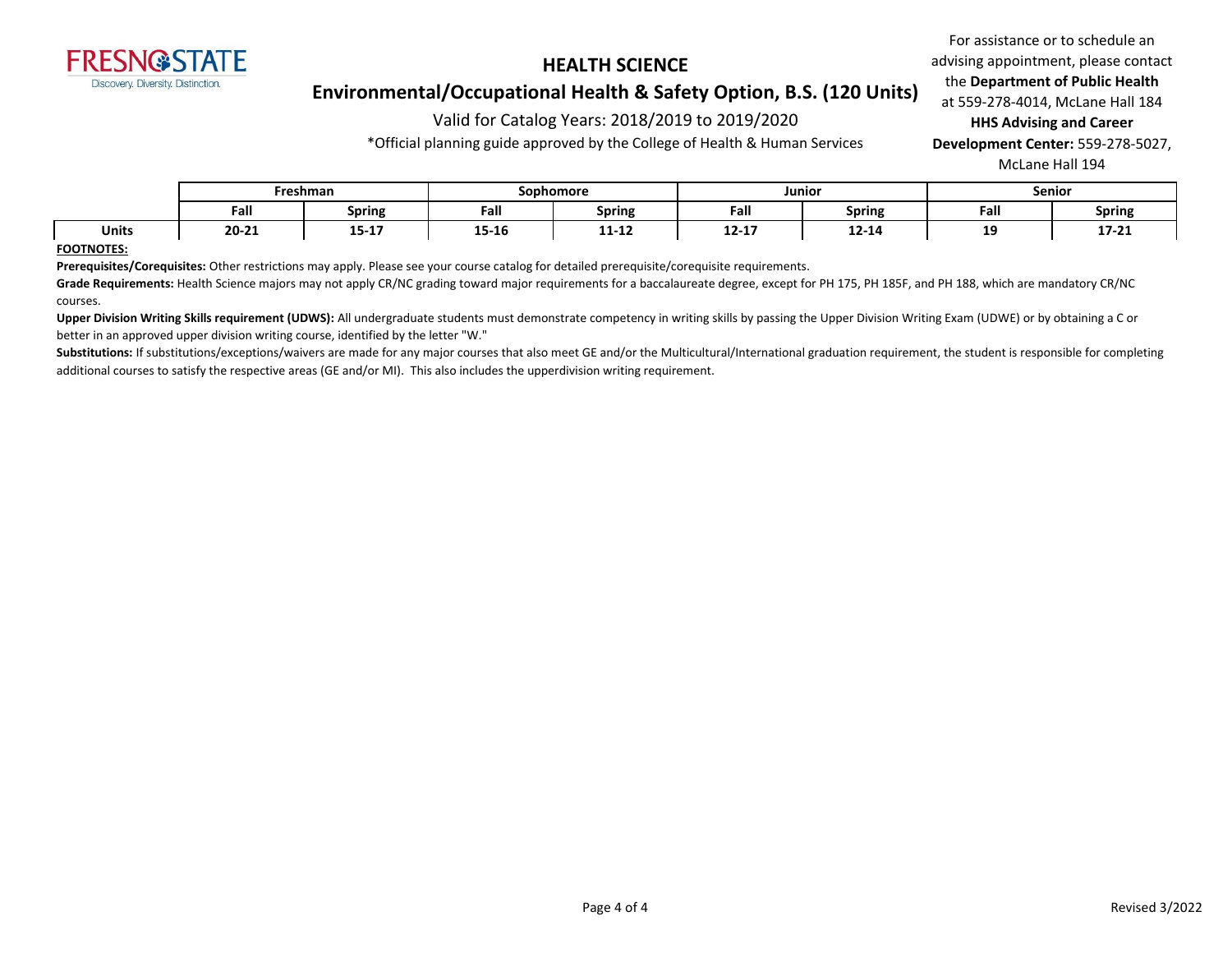

# **Environmental/Occupational Health & Safety Option, B.S. (120 Units)**

#### Valid for Catalog Years: 2014/2015 to 2017/2018

\*Official planning guide approved by the College of Health & Human Services

For assistance or to schedule an advising appointment, please contact the **Department of Public Health** at 559-278-4014, McLane Hall 184 **HHS Advising and Career** 

**Development Center:** 559-278-5027, McLane Hall 194

|                                    | Freshman                                                                                                |                                                   | Sophomore                                                                       |                                                | Junior                                                              |                                                                             | <b>Senior</b>                                                            |                                                |
|------------------------------------|---------------------------------------------------------------------------------------------------------|---------------------------------------------------|---------------------------------------------------------------------------------|------------------------------------------------|---------------------------------------------------------------------|-----------------------------------------------------------------------------|--------------------------------------------------------------------------|------------------------------------------------|
|                                    | Fall                                                                                                    | <b>Spring</b>                                     | Fall                                                                            | <b>Spring</b>                                  | Fall                                                                | <b>Spring</b>                                                               | Fall                                                                     | <b>Spring</b>                                  |
| <b>Units</b>                       | $20 - 21$                                                                                               | $15 - 17$                                         | 15-16                                                                           | $11 - 12$                                      | $12 - 17$                                                           | $12 - 14$                                                                   | 19                                                                       | $17 - 21$                                      |
| <b>Milestones</b>                  | <b>BIOL 1A</b>                                                                                          | <b>BIOL 1B &amp; 1BL PH92</b>                     | CHEM 1A & 1AL                                                                   | <b>CHEM 1B &amp; 1BL</b>                       | CHEM 8 or<br>CHEM 128A                                              | BIOL 20 or BIOL 120                                                         | PHYS 2A & All PH<br><b>Core and Option</b><br><b>Course Requirements</b> | PHYS 2B & All PH<br><b>Electives and PH175</b> |
|                                    | <b>A1 (3 Units)</b><br><b>Oral Communication</b><br>*Must pass with a C<br>or better                    | <b>D1</b><br>(3 Units)<br><b>American History</b> | A3<br>(3 Units)<br><b>Critical Thinking</b><br>*Must pass with a C<br>or better | C1/C2 (3-4 Units)<br><b>Arts or Humanities</b> | IB<br>(3 Units)<br><b>Physical Universe &amp;</b><br>Its Life Forms | ID<br>$(3-4$ Units)<br>Social, Political, &<br><b>Economic Institutions</b> |                                                                          |                                                |
| <b>General</b><br><b>Education</b> | <b>A2 (3 Units)</b><br>Written<br>Communication<br>*Must pass with a C<br>or better                     | C1<br>$(3-4$ Units)<br>Arts                       | <b>C2 (3-4 Units)</b><br><b>Humanities</b>                                      |                                                | IC<br>$(3-4$ Units)<br><b>Arts &amp; Humanities</b>                 |                                                                             |                                                                          |                                                |
|                                    | <b>E1 (3 Units)</b><br>Lifelong<br><b>Understanding &amp; Self</b><br>Development<br>*PH 90 recommended |                                                   | <b>D2 (3 Units)</b><br>American<br>Government                                   |                                                | MI<br>(3 Units)<br>Multicultural/<br>International                  |                                                                             |                                                                          |                                                |
|                                    |                                                                                                         |                                                   | D <sub>3</sub><br>(3 Units)<br><b>Social Science</b>                            |                                                |                                                                     |                                                                             |                                                                          |                                                |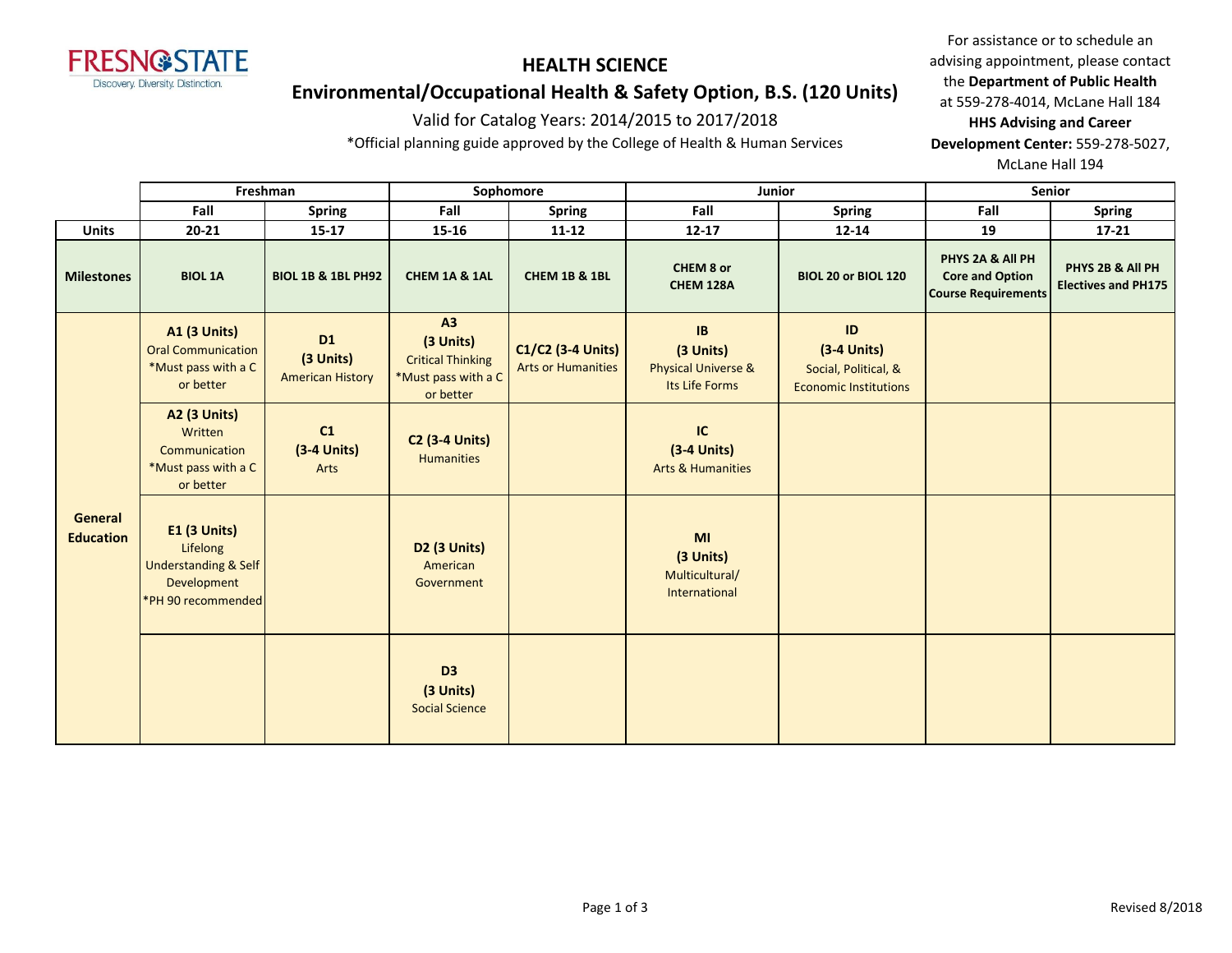

# **Environmental/Occupational Health & Safety Option, B.S. (120 Units)**

#### Valid for Catalog Years: 2014/2015 to 2017/2018

\*Official planning guide approved by the College of Health & Human Services

For assistance or to schedule an advising appointment, please contact the **Department of Public Health** at 559-278-4014, McLane Hall 184 **HHS Advising and Career Development Center:** 559-278-5027,

McLane Hall 194

|              | Freshman                                                                                                                                                                                |                                                                                                                   | Sophomore                                                                                                                                                                                                                      |                                                                                                                                            | Junior                                                                                                                                                                  |                                                                                                                                                                                                                   | <b>Senior</b>                                                                                               |                                                                                                                                    |
|--------------|-----------------------------------------------------------------------------------------------------------------------------------------------------------------------------------------|-------------------------------------------------------------------------------------------------------------------|--------------------------------------------------------------------------------------------------------------------------------------------------------------------------------------------------------------------------------|--------------------------------------------------------------------------------------------------------------------------------------------|-------------------------------------------------------------------------------------------------------------------------------------------------------------------------|-------------------------------------------------------------------------------------------------------------------------------------------------------------------------------------------------------------------|-------------------------------------------------------------------------------------------------------------|------------------------------------------------------------------------------------------------------------------------------------|
|              | Fall                                                                                                                                                                                    | <b>Spring</b>                                                                                                     | Fall                                                                                                                                                                                                                           | <b>Spring</b>                                                                                                                              | Fall                                                                                                                                                                    | <b>Spring</b>                                                                                                                                                                                                     | Fall                                                                                                        | <b>Spring</b>                                                                                                                      |
| <b>Units</b> | $20 - 21$                                                                                                                                                                               | $15 - 17$                                                                                                         | 15-16                                                                                                                                                                                                                          | $11 - 12$                                                                                                                                  | $12 - 17$                                                                                                                                                               | $12 - 14$                                                                                                                                                                                                         | 19                                                                                                          | $17 - 21$                                                                                                                          |
| <b>Major</b> | <b>MATH 6</b><br>OR<br><b>GE Area B4</b><br><b>MATH 70 or 75 or</b><br>DS 71 & 71L<br>(4 Units)<br>Quantitative<br>Reasoning<br>*See course catalog<br>for prerequisite<br>requirements | BIOL 1B & 1BL or<br>BIOL 33, or BIOL 65<br>(4-5 Units)<br>*See course catalog<br>for prerequisite<br>requirements | <b>GE Area B1</b><br><b>CHEM 1A</b><br>(3 Units)<br><b>Physical Sciences</b><br>[Pre-Req: High<br>school chemistry.<br>May be taken<br>concurrently: GE B4;<br>CHEM 1AL]<br>*Not open to<br>students with credit<br>in CHEM 1B | <b>CHEM 1B</b><br>(3 Units)<br>[Pre-Req: CHEM 1A<br>& 1AL (both passed<br>with a C or better);<br>CHEM 1BL (may be<br>taken concurrently)] | <b>CHEM 8</b><br>$(3$ Units)<br>[Pre-Req: CHEM 1A or 3A]<br><b>OR</b><br>CHEM 128A<br>(3 Units)<br>[Pre-Req: CHEM 1B or 8 (C<br>or better) or instructor<br>permission] | <b>BIOL 20</b><br>(4 Units)<br>[Pre-Req: CHEM 1A or 3A]<br>*Not open to students<br>with credit in BIOL 120<br><b>OR</b><br><b>BIOL 120</b><br>$(3$ Units)<br>[Pre-Req: BIOL 1A & 1B or<br>instructor permission] | <b>PHYS 2A</b><br>(4 Units)<br>[Pre-Req: DS 71,<br><b>MATH 75, MATH 70,</b><br>or department<br>permission] | PHYS <sub>2B</sub><br>(4 Units)<br>[Pre-Req: PHYS 2A]                                                                              |
|              | <b>GE Area B2</b><br><b>BIOL 1A</b><br>(4 Units)<br>Life Sciences                                                                                                                       | <b>PH 92</b><br>(3 Units)<br>[Pre-Req: ELM or<br>college-taught<br>intermediate algebra<br>(C or better)]         | <b>GE Area B3</b><br><b>CHEM 1AL</b><br>(2 Units)<br>Lab<br>[Pre-Req: CHEM 1A<br>(may be taken<br>concurrently)]                                                                                                               | <b>CHEM 1BL</b><br>(2 Units)<br>[Pre-Req: CHEM 1B<br>(may be taken<br>concurrently)]                                                       |                                                                                                                                                                         | <b>PH 161</b><br>(3 Units)                                                                                                                                                                                        | <b>PH 143</b><br>(3 Units)                                                                                  | PH 105, 145, 151,<br>162B, 164, 166T,<br>167, 168B, or 170<br>(3 Units)<br>*See course catalog<br>for prerequisite<br>requirements |
|              |                                                                                                                                                                                         |                                                                                                                   |                                                                                                                                                                                                                                | <b>PH 109</b><br>(3 Units)<br>[Pre-Req: PH 92 or<br>equivalent]                                                                            |                                                                                                                                                                         | <b>PH 163</b><br>(3 Units)                                                                                                                                                                                        | <b>PH 160</b><br>(3 Units)                                                                                  | PH 105, 145, 151,<br>162B, 164, 166T,<br>167, 168B, or 170<br>(3 Units)<br>*See course catalog<br>for prerequisite<br>requirements |